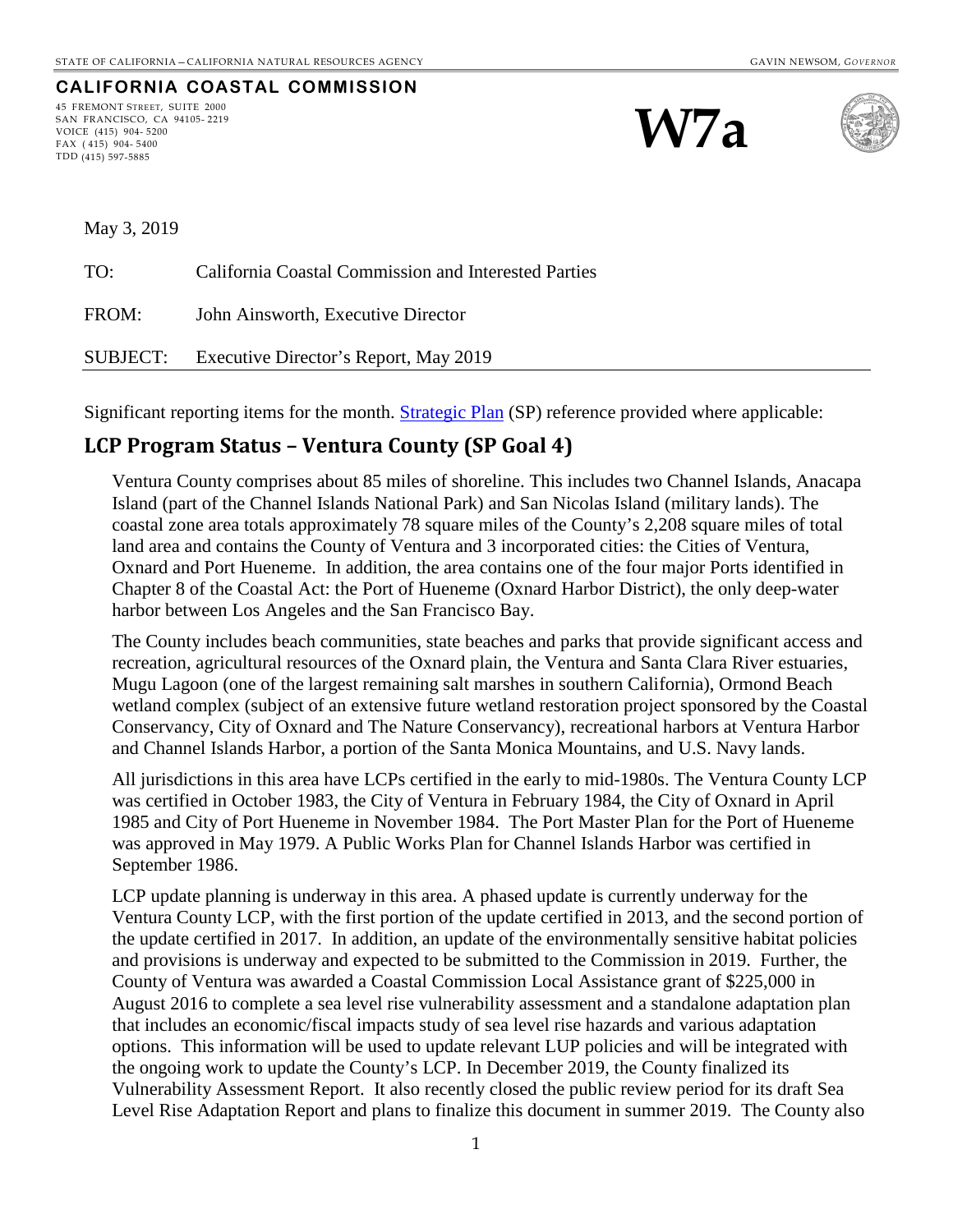plans to submit its draft LUP hazard and sea level rise policies for Commission review in Fall 2019. Portions of the City of Ventura LCP in the Downtown and Midtown areas were updated in 2011. The cities of Oxnard and Pt. Hueneme have not been comprehensively updated since certification, but a comprehensive update that will be primarily focused on addressing climate change and sea level rise, is underway in the City of Oxnard for which the City initially received an LCP Update grant of \$150,000 (including an \$110,000 grant directly from the Commission and a \$40,000 grant from OPC to be administered by the Commission) in June 2015. Due to additional funding made available from the OPC, the City received an extra \$25,000 to continue its LCP update and submitted draft LUP policies in April 2019.



# **Sea Level Guidance Implementation Outreach (SP 3.1)**

Commission staff have been providing regular outreach and training sessions to support implementation of the Commission's Sea Level Rise (SLR) Guidance and in support of LCP Grant work. In April, staff participated in several events:

### **2019 Humboldt Bay Symposium**

District Manager Bob Merrill of the North Coast District gave a presentation at the biennial Humboldt Bay Symposium held April 11-12 in Eureka. The symposium is facilitated by California Sea Grant Extension for the purpose of sharing current information about Humboldt Bay, including the results of recent scientific studies, land use policy initiatives, restoration and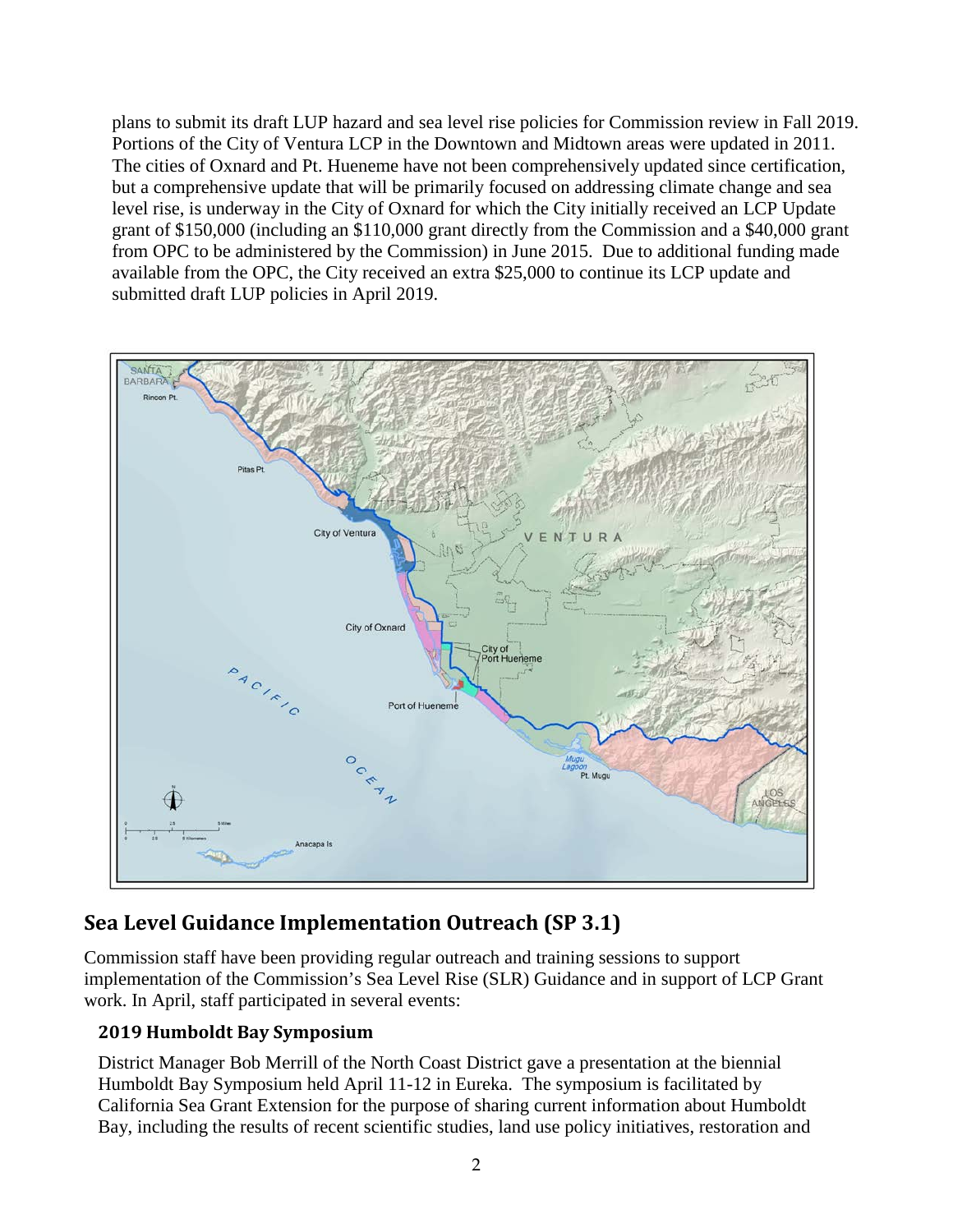conservation efforts, and economic development. The event is sponsored by the Humboldt Bay Initiative, an informal collaboration of scientists, agency staff, Tribes, non-profits, local government officials, and other professionals and interested community members. The District Manager gave a presentation regarding Coastal Commission guidance for sea level rise adaptation planning for Humboldt Bay as part of a session of the symposium devoted to issues related to sea level rise.

#### **Ocean Climate Summit**

On April 18, several members of the Commission's statewide and technical staff attended the  $5<sup>th</sup>$ [Ocean Climate Summit](https://farallones.org/ocean-climate-summit-2019/) at Fort Mason in San Francisco, a biannual event organized by the Greater Farallones National Marine Sanctuary meant to advance research and management of ocean resources in the face of climate change. Sessions addressed issues such as the state of the science on climate impacts to the coast and ocean, habitat supporting resilience, ocean acidification, living shorelines, multi-stressor management, and communication and engagement. Commission Ecologist, Dr. Lauren Garske-Garcia, presented on a panel at the living shorelines session. The presentation by Dr. Garske-Garcia offered insight on the Commission's progressive approach to shore protection, emphasized the dynamic nature of the shoreline, the challenges in these early stages of living shoreline implementation, and the opportunities for collective pursuit of resilience through project design, implementation, monitoring, and adaptive management.

#### **Meetings and Events**

#### **Coastal Counties Regional Association Meeting**

On April 24, the Commission's Statewide Planning Manager, Madeline Cavalieri, attended the Coastal Counties Regional Association meeting at the California State Association of Counties (CSAC) Legislative Conference. Staff provided a briefing for the group on the status of various Commission efforts, including the LCP Grant Program, sea level rise adaptation planning, including the draft Adaptation Guidance, as well as the recently released informational memo on cannabis, entitled Cannabis in the Coastal Zone and the Regulatory Requirements of the Coastal Act, which can be accessed here: [https://documents.coastal.ca.gov/assets/agriculture/Cannabis-](https://documents.coastal.ca.gov/assets/agriculture/Cannabis-Information-l-Document-4.29.19.pdf)[Information-l-Document-4.29.19.pdf](https://documents.coastal.ca.gov/assets/agriculture/Cannabis-Information-l-Document-4.29.19.pdf)

#### **SONGS Mitigation Reef Workshop**

On April 29, Dr. Kate Huckelbridge, staff senior environmental scientist, and CCC UCSB contract scientists, Dr. Dan Reed and Dr. Steven Schroeder, presented the 2018 San Onofre Nuclear Generating Station (SONGS) mitigation reef monitoring results and information on reef remediation at the 2019 SONGS Wheeler North Reef Public Workshop held in Dana Point at the Ocean Institute. Dr. Jonna Engel, staff senior ecologist, and Scientific Advisory Panel members, Dr. Richard Ambrose, Dr. Russell Schmidt, and Dr. Pete Raimondi, also attended the workshop. The Commission's technical oversight and independent monitoring program provides for periodic public review of the performance of the SONGS mitigation projects. Concurrent monitoring of physical and biological attributes of the Wheeler North Reef and the two reference reefs is being used to evaluate whether the Wheeler North Reef meets the performance criteria set forth in the SONGS permit.

The annual public workshop provides an opportunity to review the results from the previous year's monitoring surveys, discuss the overall status of the Wheeler North Reef in meeting the performance standards required by the Commission's permit conditions, address potential problems and recommendations for solving them, and plans for the 2019 monitoring. This year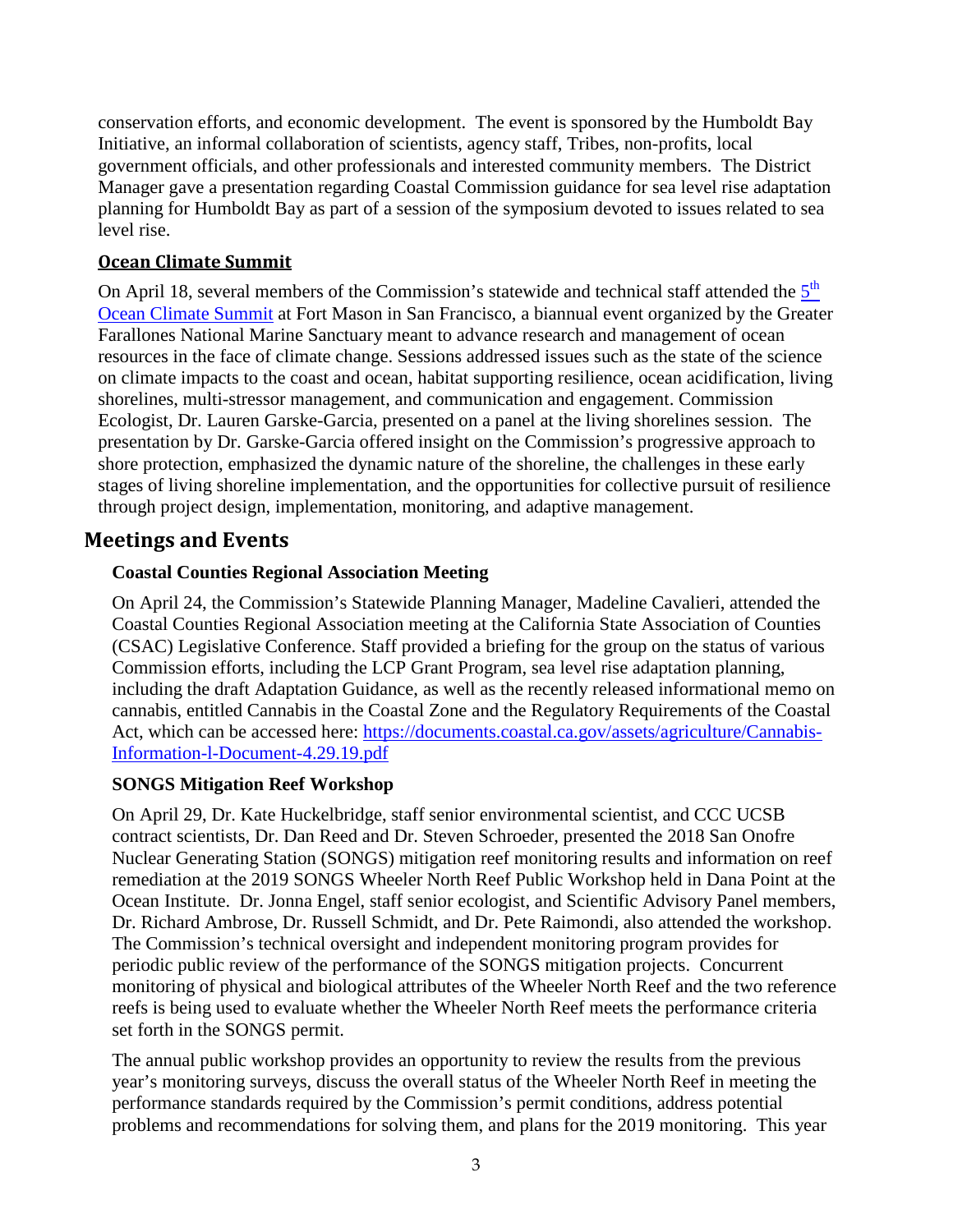the workshop also included a status update on Southern California Edison's expansion of the Wheeler North Reef as a remedial measure.

#### **Public Education Meetings & Events**

#### **U.S. Department of State's Bureau of International Information Programs.**

In early April, our Public Education Marine Debris Program Manager Eben Schwartz traveled to Poland as a Guest Speaker for the U.S. Department of State's Bureau of International Information Programs, which financed the trip. While in Poland, Eben was hosted by the U.S. Embassy and brought to speak and exchange ideas on plastic pollution and marine debris with a wide variety of groups in both Warsaw and the Baltic seaside city of Gdansk. Activities included formal lectures to the Polytechnic Universities of both Warsaw and Gdansk, informal exchanges with local NGOs and activists, meetings with local and national government agencies, and public presentations. Eben was able to share our current state of knowledge about marine debris and the progress the Commission and California in general has been able to make while learning - and assisting where possible - about efforts in Poland to address the issue.

#### **Boating Clean and Green Program**

Boating Clean and Green Program staff attended several events in April including the Pacific Sail & Power Boat Show on April  $4<sup>th</sup> - 7<sup>th</sup>$ ), where Vivian Matuk shared clean and safe boating information with over 300 boaters and conducted a clean boating seminar with the Seabird Protection Network. Boating staff also held a Marina and Yacht Clubs Oil Spill Response Communication Workshop on April 26 in partnership with the Office of Spill Prevention and Response and the California Office of Emergency Services at the USCG San Diego Base, and held three Dockwalker trainings around the state.

The 2018 Boating Clean and Green Online Quiz received the Digital Communication Award at the International Boating and Water Safety Summit on March 27. Sponsored by the National Safe Boating Council, National Water Safety Congress, and the National Association of State Boating Law Administrators, the award recognizes creativity in communicating with the public about safe and responsible boating.

### **Earth Day Celebrations**

Public Education staff tabled at a number of Earth Month celebrations in April:

- The [South Bay Earth](https://www.chulavistaca.gov/departments/clean/south-bay-earth-day) Day in Chula Vista on April 6th, hosted by the City of Chula Vista
- the [LA Sanitation Districts Earth Day](https://www.lacsd.org/civicax/filebank/blobdload.aspx?blobid=8902) in Whittier on April 13th;
- the [Folsom Lake State Recreation Area Earth Day Open House](https://www.facebook.com/events/436551260414217/) on April  $13<sup>th</sup>$ , hosted the California State Parks Foundation;
- the [Santa Clara Arbor/Earth Day fair](http://santaclaraca.gov/residents/events/arbor-day-earth-day-celebration) hosted by the City of Santa Clara on April  $25^{th}$ ;
- the [North County Earth Festival](https://www.ci.oceanside.ca.us/gov/water/services_programs/green_oceanside/earth_month.asp) in Oceanside on April 27th, hosted by the City of Oceanside and Green Oceanside;

### **California King Tides Project**

On April 30, Annie Frankel presented about the [California King Tides Project](https://www.coastal.ca.gov/kingtides/) at the national InterpTech conference at Asilomar. The conference explores the intersection between technology and interpretation and is hosted by the National Association for Interpretation and California State Parks.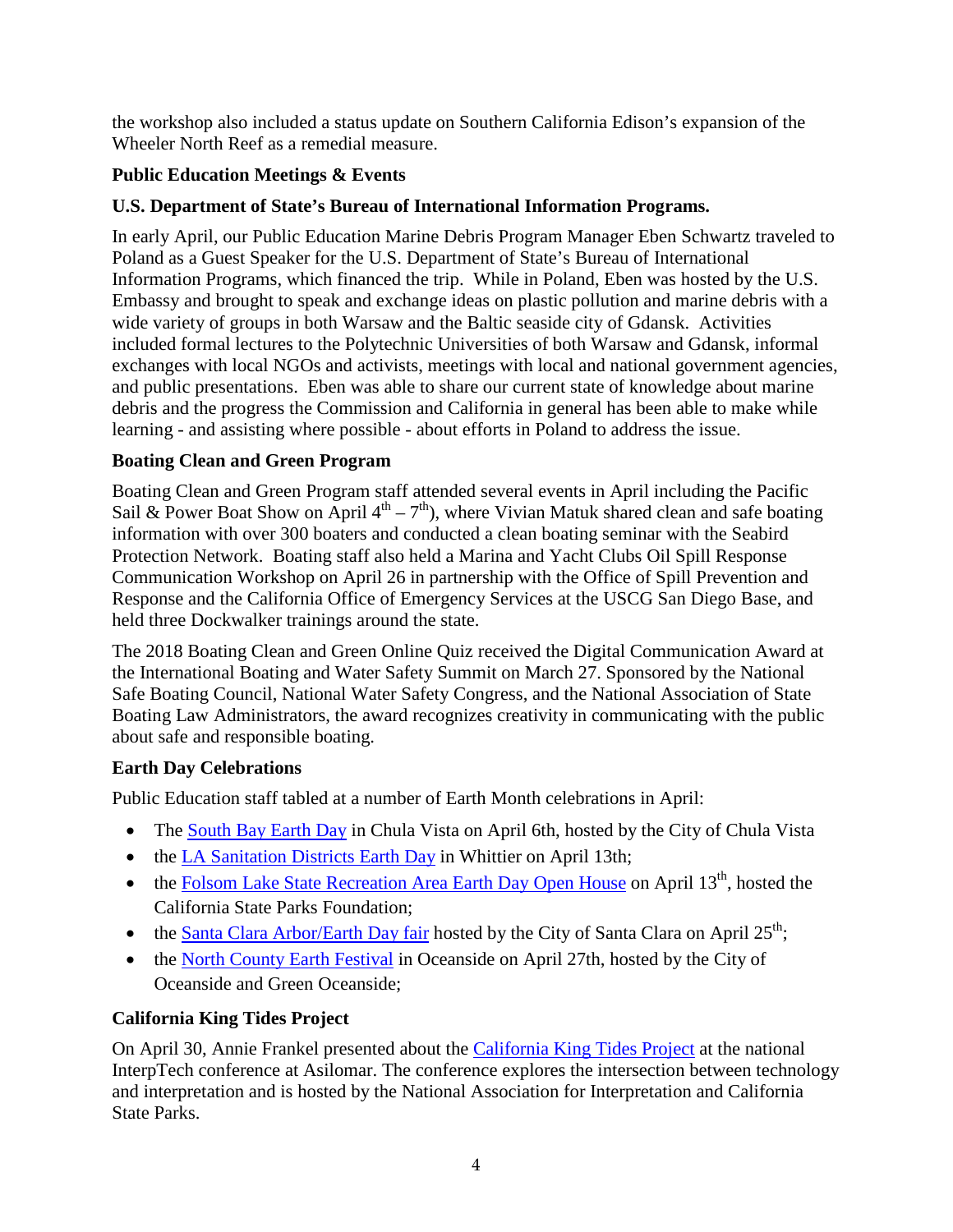#### **California Society for Ecological Restoration Conference**

On April 10-11, Matt Yurko, manager of Project Grow, a joint project of the Coastal Commission and the Tides Center, attended the conference for the California Society for Ecological Restoration in Santa Barbara. Among other things, the conference focused on impacts to coastal habitat and wildlife from recent catastrophic wildfires and debris flows in this area.

## **Oral History Project - Coastal Commission**

The Oral History Department at UC Berkley's Ann Bankroft Library unveiled a fantastic new project on the history and accomplishments of the Coastal Commission last month. Staff Historian and Researcher Todd Holmes has interviewed dozens of former commissioners, community leaders and coastal activists from the early days of the coastal program about some of the most commission's greatest success stories, and crafted a series of podcasts that tell those stories for a modern day audience. The interviews are delightful, and keeping these stories alive is critical because most people take California's pristine, beautiful, accessible coastline for granted, and yet many segments of our beautiful coastline have been contested at some point. The stories of how the Coastal Commission and the public have used the Coastal Act to preserve and protect the coast for all are dramatic and inspiring, and they are essential listening for today's public servants and advocates. Commission staff worked closely with Mr. Holmes to identify some of the more iconic success stories, as well as some of the individual to interview. We highly recommend listening to the entire series at <http://www.lib.berkeley.edu/libraries/bancroft-library/oral-history-center/projects/coast>

## **Coastal Commission Regulation Changes**

A public comment period for regulation amendments opened on April 26, 2019 and will close at the Commission's regular meeting on June 12, 2019. The amendments are part of regulation changes that the Commission adopted in November 2018, and were then proposed as nonsubstantive changes to the Office of Administrative Law (OAL). OAL accepted many of the changes as nonsubstantive but not all, and advised staff to re-propose this set as a regular rulemaking with a notice and comment period. The Notice was published on April 26, mailed to 147 interested persons, and emailed to all those who subscribe to Commission agenda announcements.

The Notice contains links to the Commission's rulemaking web page (coastal.ca.gov/rulemaking) and e-mail address. The web page contains all documents required by OAL for this stage. Additionally, the page has a comment button (similar to an agenda item) that sets up an email to the rulemaking e-mail address. Staff will also accept mailed comments during the comment period.

The agenda item will be part of the Executive Director's report on June 12, 2019. A staff report and adoption order will be drafted and published, with an attachment that responds to all comments received to date. The public may testify about the proposed regulation changes at this hearing.

Any further changes that are substantive in nature must be noticed, and a new 15-day comment period opened.

Assuming no further changes, once Commission action is finished, legal staff will prepare a submittal to the Office of Administrative Law, which must review the amendments within 30 working days. Staff will request an early effective date of August 1, 2019, a request that ordinarily is granted.